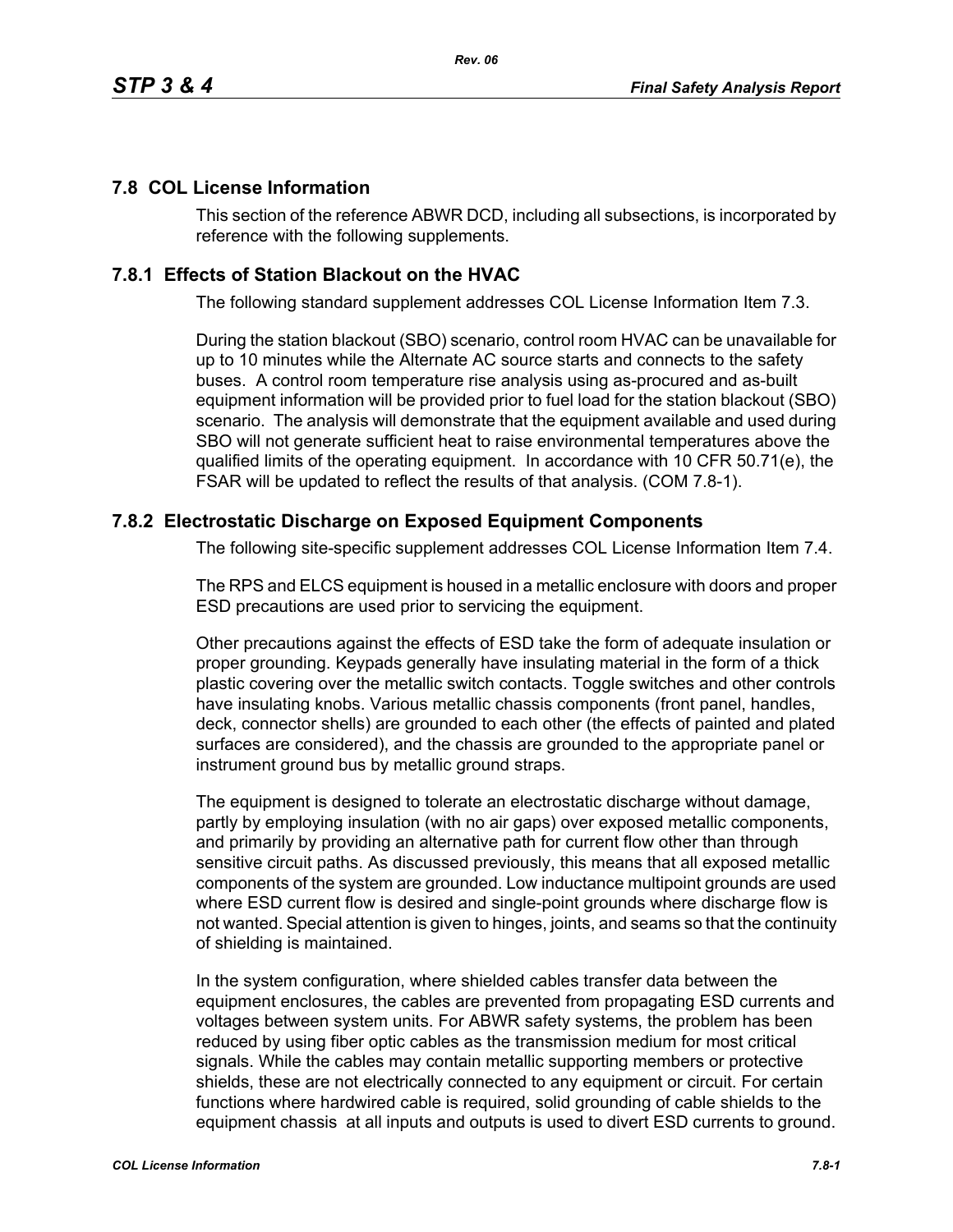The lack of susceptibility of ABWR control equipment to electrostatic discharges shall be verified using the test procedures included in IEC Publication 61000-4-2, Electromagnetic Compatibility (EMC) - Part 4-2: Testing and Measurement Techniques - Electromagnetic Discharge Immunity Test. The test procedures of Part 4-2 will be used to qualify electrical and electronic equipment subjected to static electricity discharges. The following acceptance criteria will be used:

- (1) No change in trip output status shall be observed during the test.
- (2) Equipment shall perform its intended functions after the test.

This result will be verified via ITAAC Table 3.4-1 Item 12.

The safety system control equipment for ABWR has inherent protection against transient ESD effects in that it is housed in a metallic enclosure with doors and that proper ESD precautions are used prior to servicing the equipment. Further protection is provided by the asynchronous, four-division, 2-out-of-4 channel configuration. Temporarily corrupted data in one division cannot cause an inadvertent trip or permanently disable a required trip. When bad data or equipment damage is detected, the affected division can be bypassed until repaired. In the reactor trip and isolation system (RTIS) channels, where the final trip outputs are also in a 2-out-of-4 configuration, both the sensor input and trip output sides of each equipment division can be bypassed, thus preventing failure from any cause in one channel from inhibiting or inadvertently causing a trip.

## **7.8.3 Localized High Heat Spots in Semiconductor Materials for Computing Devices**

The following standard supplement addresses COL License Information Item 7.5 and incorporates design-related information originally provided in Chapter 20 of the DCD.

Equipment purchase specifications for the Safety System Logic and Control (SSLC) systems will include the following provisions:

- Supplier shall follow vendor recommendations for the design and use of heat sinking and ventilation of local areas where power semiconductors of solid-state load drivers are used.
- Supplier shall design solid-state load drivers such that high power devices will be physically separated from low power circuitry in accordance with vendor recommendations.
- Supplier shall design the SSLC computing devices for the external cabinet environment according to the environmental tables in Appendix 3I.
- Supplier shall perform environmental qualification of SSLC equipment, including temperature and humidity in accordance with IEEE 323.
- Supplier shall be permitted to provide the RPS equipment that utilizes convective cooling (no fans) only.